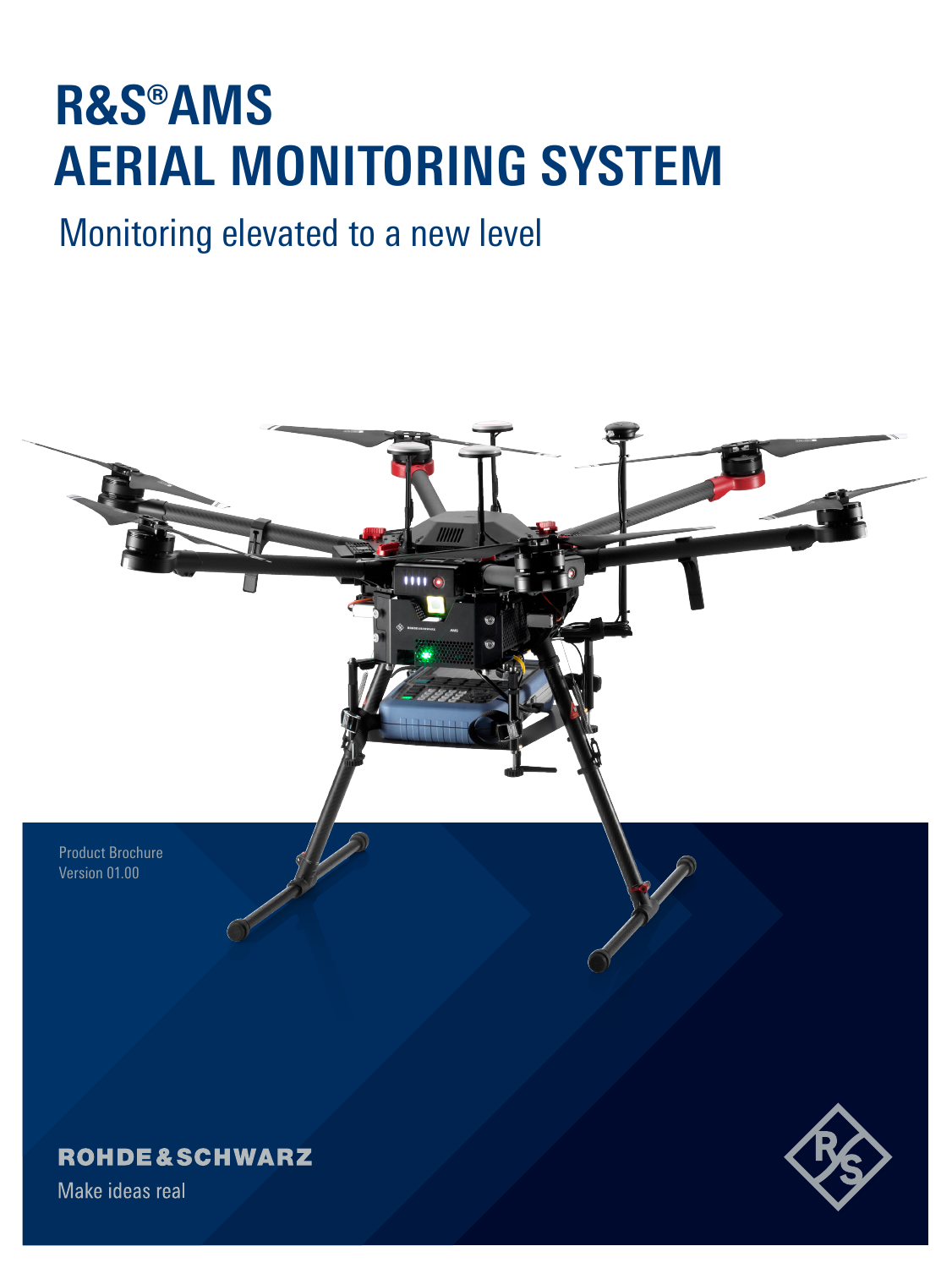# **AT A GLANCE**

The R&S®AMS aerial monitoring system is a payload for drones that provides monitoring and analysis capabilities for VHF/UHF/SHF transmissions that are difficult to reach by conventional mobile or handheld solutions. Typical applications include monitoring of microwave links and interference hunting in dense urban environments.

The R&S®AMS payload comprises a spectrum analyzer, a VHF/UHF/SHF antenna, a GNSS receiver and antenna as well as a control PC. All components are securely integrated into a lightweight but sturdy frame that is attached underneath a drone.

Thanks to its own power supply and communications module, the monitoring system is completely independent of the drone's infrastructure. With a total weight as low as approx. 5 kg, standard medium-sized drones are absolutely sufficient to flexibly move the system to wherever it is needed.

### **KEY FACTS**

- ► Aerial monitoring and interference hunting
- ► Two antennas covering the frequency ranges from 300 MHz to 8 GHz and 4 GHz to 40 GHz
- ► Automatic and interactive measurement modes
- ► Independent of drone model and drone infrastructure
- ► Evaluation and reporting in R&S®ARGUS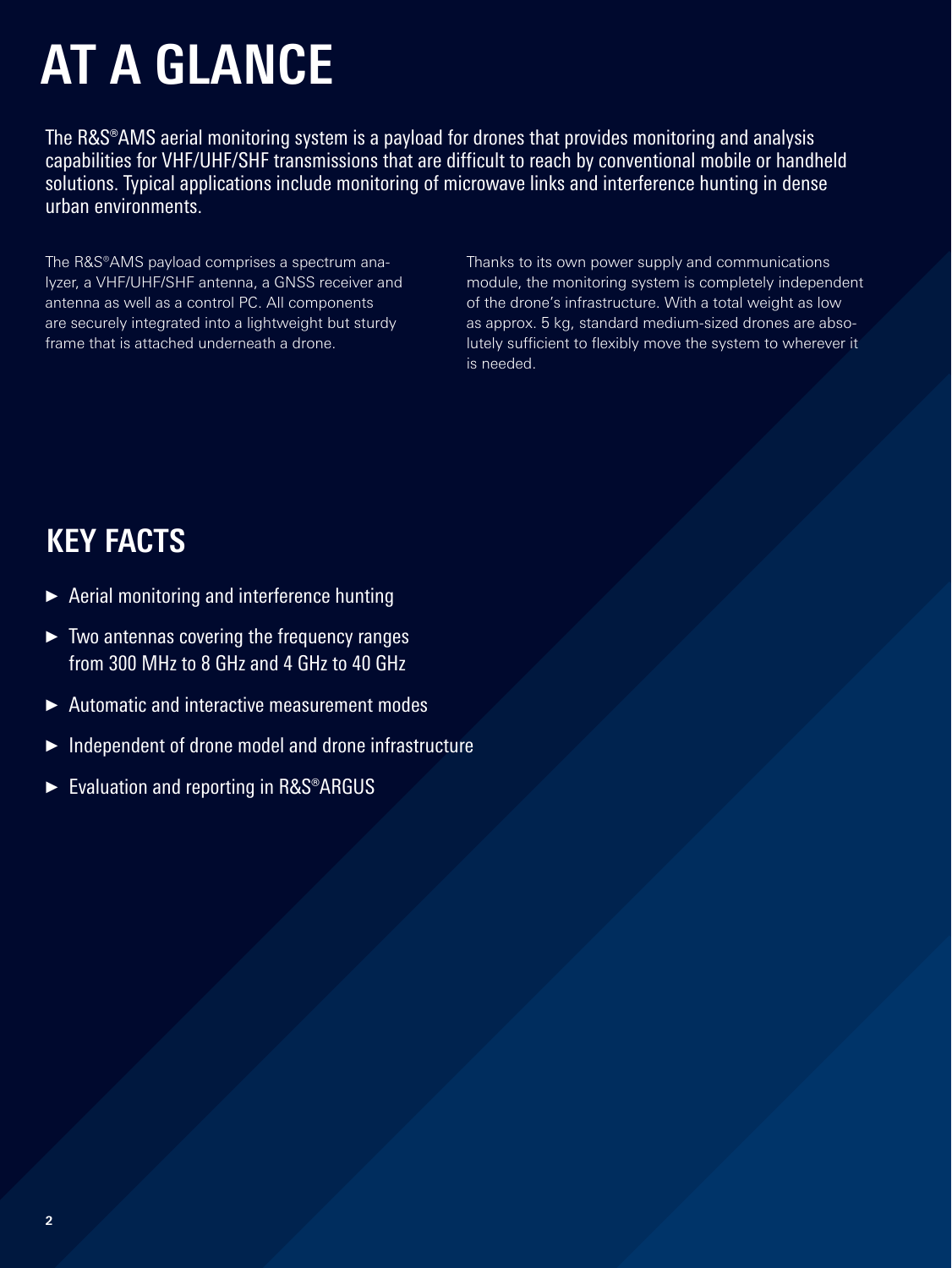## **APPLICATIONS**

Due to the propagation characteristics in the SHF/EHF range, most microwave transmissions are pointto-point connections. To detect and measure them, the antenna has to be positioned in the mainlobe or sidelobe. This is very difficult for conventional mobile or handheld solutions since most transmissions take place between antennas on high masts or on top of tall buildings or at other elevated positions. A drone can easily carry the measurement equipment to the desired position. Typical monitoring tasks are to verify that legal transmitters operate within the technical specifications defined in their licenses and to detect illegal or unlicensed operation.

#### **Monitoring of microwave links**

Key parameters for every transmission are center frequency, occupied bandwidth and level. The integrated spectrum analyzer measures multiple frequency bands of interest, displays the spectrum with high resolution and calculates the occupied bandwidth for each captured signal in line with the ß % method as recommended by the ITU. Superimposing reference data, e.g. based on spectrum management information, clearly reveals whether thresholds are exceeded.

Another aspect in verifying license compliant operation is to validate that the transmitter uses the correct polarization. Comparing the spectra measured, e.g. with the antenna set to horizontal and vertical polarization, indicates the signal's actual polarization. This is compared to the signal's nominal polarization to verify proper operation.

In addition to enabling a detailed look at selected signals, the aerial monitoring solution is also a very efficient tool to quickly obtain a comprehensive overview of a large part of the spectrum. It will show the true spectrum usage and help detect unoccupied frequencies that might be assigned to further transmitters.

#### **Interference hunting**

Interference is a major issue also in the microwave range. Analyzing the spectrum will reveal typical causes like adjacent channel interference and broadband noise. Once the interfering signal has been identified, the analyzer can tune to its frequency, and the drone performs a 360° rotation in azimuth. The angle at which the highest level is obtained indicates the direction of the source of interference. Via the drone's camera, it might even be possible to recognize potential sources.

In the VHF/UHF range, detection and coarse location of interference sources are efficiently done by conventional monitoring solutions. The big challenge is to determine the precise location, so that the interfering signal can be switched off. Especially in dense urban areas, common phenomena like reflection, refraction and multipath propagation impair the precision of classic location solutions. The results obtained often reveal only the coarse direction toward an area or a couple of buildings. Locating the unwanted signal by use of a handheld receiver and antennas is slow, inefficient and in many cases not practical.

An aerial solution such as the R&S®AMS is much faster and more efficient. Instead of carrying the equipment up the stairs, the operator stays on the ground and simply navigates the drone. With the directional antenna pointed toward the building, the drone will fly in a systematic pattern across the front of the house, covering each floor and section. A look at the live spectrum displayed on the control laptop will very soon show behind which window an interfering transmitter is located. For this task, a second antenna covering the frequency range from 300 MHz to 8 GHz is available as an option.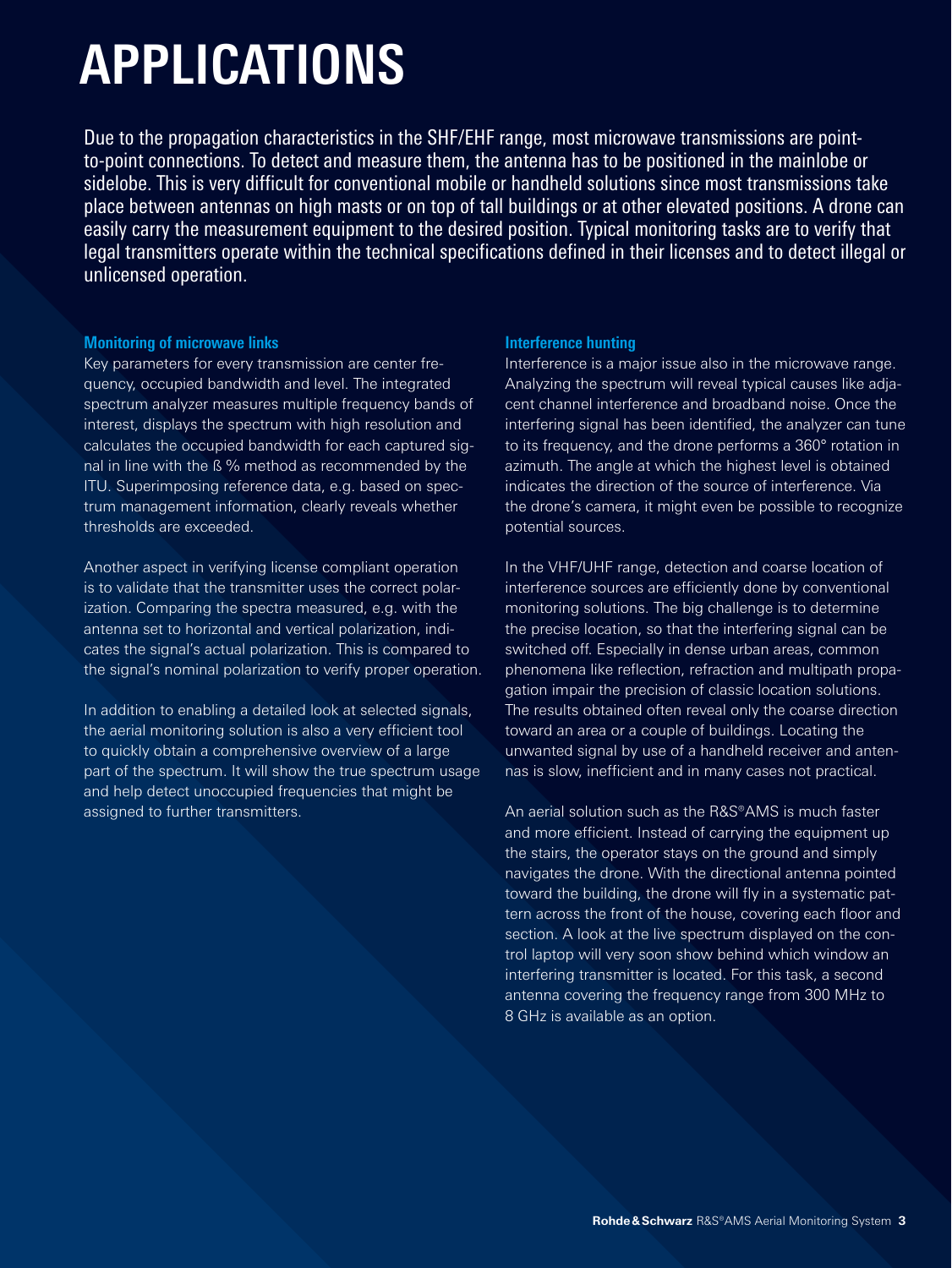# **OPERATION**

For maximum operational flexibility, the R&S®AMS provides two different modes of operation: automatic and interactive.

#### **Automatic operation**

In automatic mode, multiple measurements are preconfigured via the integrated R&S®AMS-SW control software, e.g. by a monitoring expert in the office. Switching on the system at the actual measurement location will initiate a system check. On successful completion of the check, the configured tasks will start immediately, and the measured data is stored on the internal hard disk of the R&S®AMS control PC. There is no monitoring operator required, just a pilot who navigates the drone. Back in the office, the monitoring expert can analyze the data and compile comprehensive reports.

#### **Interactive operation**

In interactive mode, a monitoring expert (operator) and a drone pilot are at the measurement site. A network connection from the operator's laptop to the R&S®AMS control PC is established using the internal Wi-Fi. Via this link the measurements are defined and controlled. The live spectrum is displayed on the operator's screen. In this way the operator can if necessary react immediately by (re)configuring and starting/stopping the measurements. The operator can save the results to the R&S®AMS control PC's internal hard disk.

#### **Control software**

The R&S®AMS-SW control software is an integral part of the R&S®AMS. It allows drone based in-flight measurements with data recording and postprocessing capabilities. Multiple frequency ranges can be defined which are measured with or without a monitoring expert being present on site. Data is displayed in real time in dedicated graphics featuring all the standard functions like multiple markers, zooming, panning and scaling. The R&S®AMS control PC's internal hard disk provides sufficient space for approx. 4500 h of recording.

For specific parameters, the user can select from a list of values to ensure that only valid entries are made. In other cases, there are sanity checks to avoid any issues due to typos or invalid inputs. The status bar clearly shows information, warnings and error messages. These are just some features of the user-friendly GUI which make operation efficient.

Analysis functions include, for example, automatic evaluation of the signal's occupied bandwidth and the examination of activities in the specified ranges. Further postprocessing is possible using third-party tools after saving the data in .csv format. In addition, the R&S®ARGUS spectrum monitoring software for ITU-compliant spectrum monitoring provides sophisticated analysis and reporting capabilities for R&S®AMS data. All features of the R&S®ARGUS evaluation module are available to gain deep insight into the true signal scenario. The extended reporting capabilities provided by R&S®ARGUS, including multiple user defined templates, allow comprehensive documentation with contents and formats tailored to individual needs.



Spectrum display on the integrated R&S®AMS-SW control software GUI.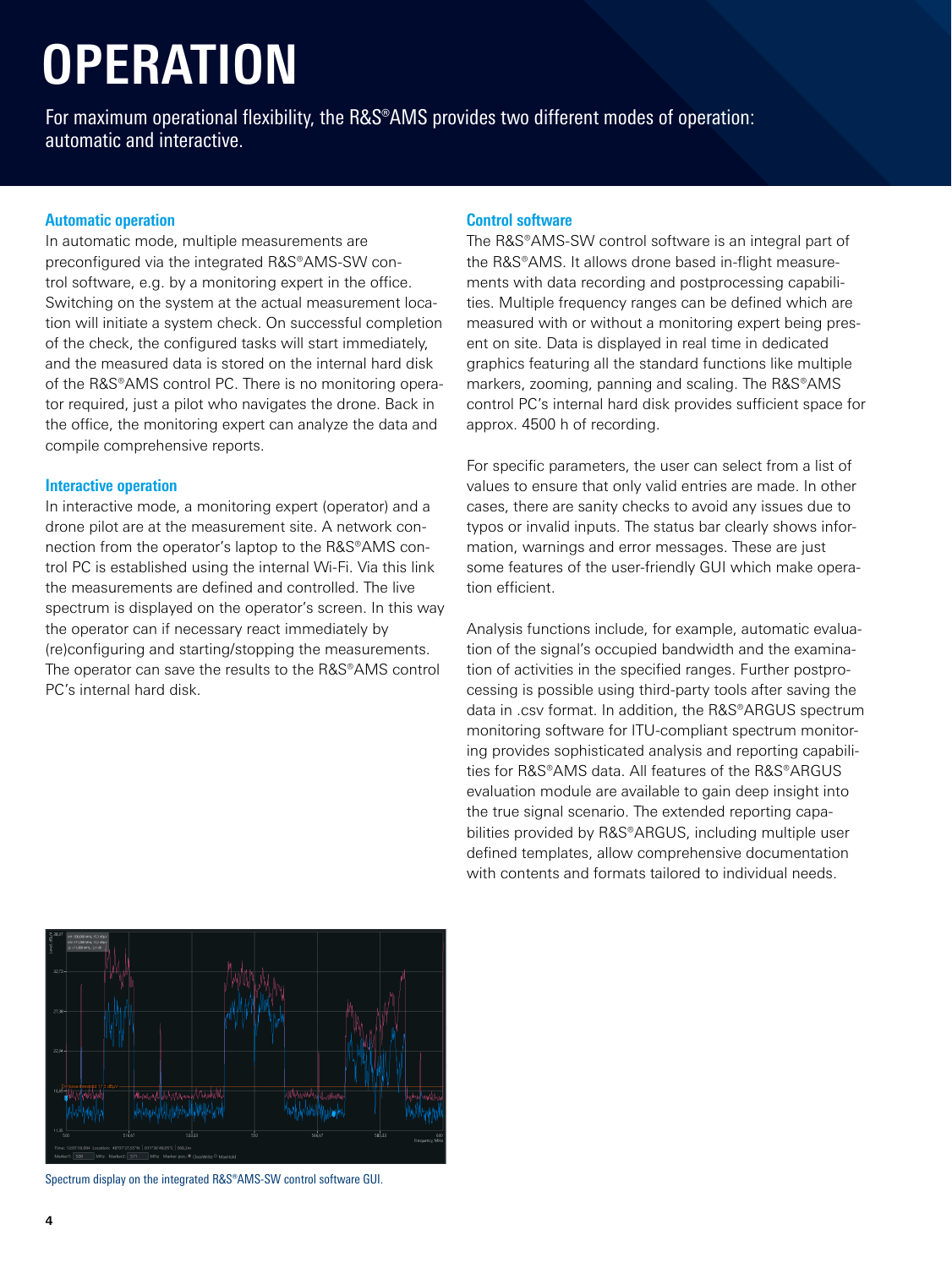### **SYSTEM ASPECTS**

The R&S®AMS payload includes an SHF antenna, a GNSS receiver and antenna and a control PC with a power supply, all integrated into the frame attached underneath the drone. The computer runs the control software that commands the R&S®Spectrum Rider FPH handheld spectrum analyzer to perform the measurements. All data is saved to the R&S®AMS control PC's internal SSD. Thanks to the system's integrated communications module, it is possible to control the measurements and observe the live spectrum and data on a PC on the ground.

The GNSS data provides the spatial reference for the measurements.

The horn antenna included as standard covers a nominal frequency range from 4 GHz to 40 GHz. It can also be used from 700 MHz with reduced sensitivity. Additionally, the R&S®AMS-OMNI1 omnidirectional antenna with a frequency range from 300 MHz to 8 GHz is available as an option. For both antennas, the polarization can easily be changed by rotating the antenna while the drone is still on the ground. Rotation is possible between 0° and 135° in 45° steps.

Power is supplied via a battery pack. It is the same type as the one used in the R&S®Spectrum Rider FPH. A battery charger is supplied with the R&S®AMS. The system runs for approx. 8 h on a single battery charge.

The payload is securely connected to the drone via dronespecific brackets. Please be aware that the payload has a total weight of approx. 5 kg and select a drone that can carry this weight.

A drone of this type requires a licensed pilot in most countries. Please check the local legislation and regulations prior to operating the drone. The R&S®AMS is not certified for controlled airspace and can therefore only be used outside this space. Contact your airspace control authority for information on which airspaces require special certification and permissions. The R&S®AMS is designed for use in fair weather conditions. Do not use the payload in case of rain or snow.

In case the customer already owns an R&S®Spectrum Rider FPH, this device can be used. If not, the spectrum analyzer can be ordered separately.

To provide a very economic and flexible approach, a drone is not included in the standard scope of delivery but can be ordered. Rohde&Schwarz recommends standard drones to which the payload can be directly attached. For other drones, mechanical adaptations may be required, which are available on request. Because of the rapidly changing drone market, please contact Rohde&Schwarz for an up-to-date list of supported drone models.

R&S®AMS aerial monitoring system, including a spectrum analyzer, microwave antenna, control PC and GNSS module.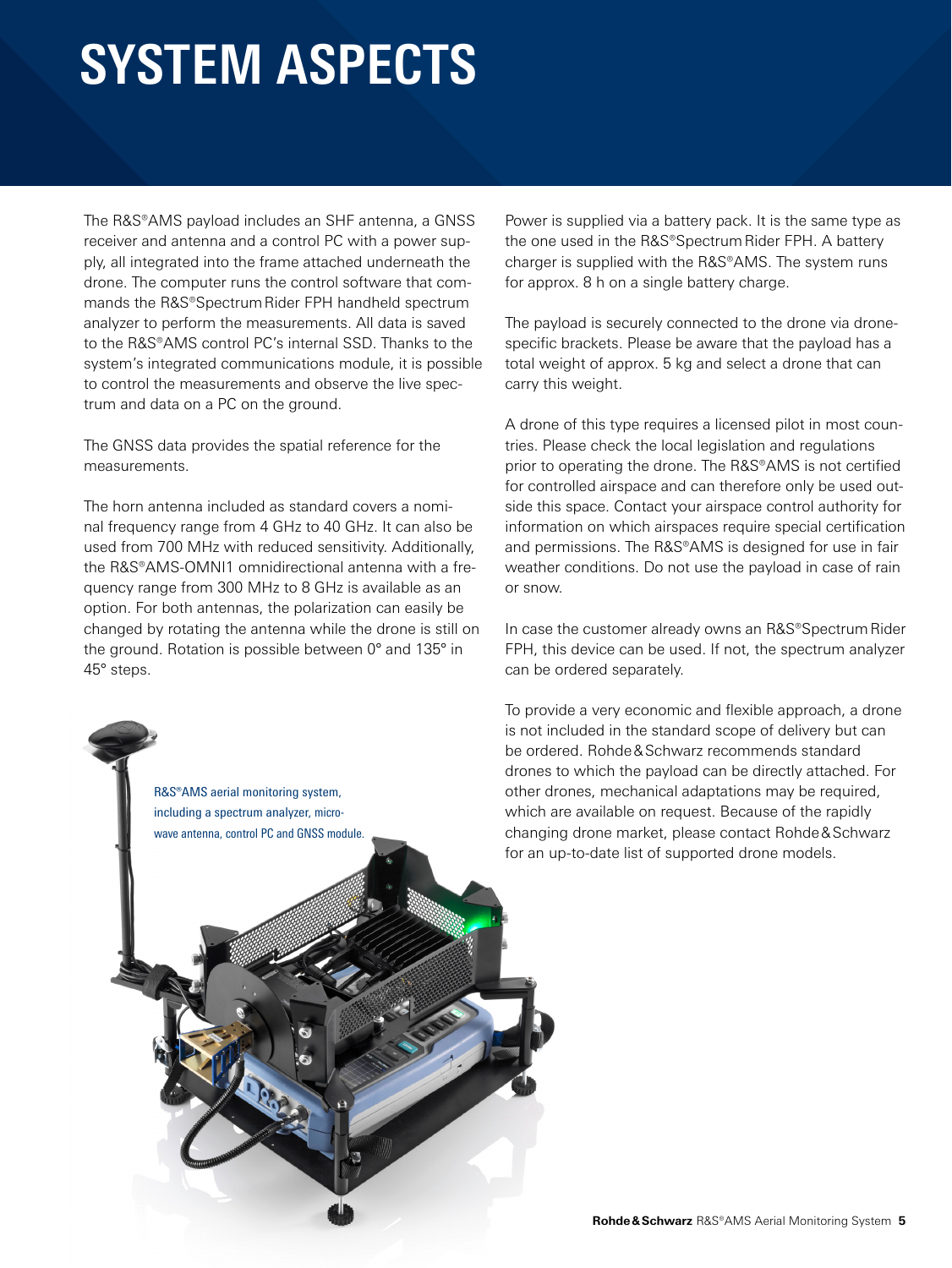# **SPECIFICATIONS IN BRIEF**

| <b>Specifications in brief</b> |                                                                      |                                                                                                                |  |  |  |
|--------------------------------|----------------------------------------------------------------------|----------------------------------------------------------------------------------------------------------------|--|--|--|
| Frequency range                | with horn antenna                                                    | 4 GHz to 40 GHz <sup>1)</sup> ,<br>0.7 GHz to 4 GHz with limited sensitivity                                   |  |  |  |
|                                | with omnidirectional antenna                                         | 0.3 GHz to 8 GHz                                                                                               |  |  |  |
| <b>Dimensions</b>              | $1 \times W \times H$                                                | 358 mm $\times$ 400 mm $\times$ 476 mm<br>$(14.09 \text{ in} \times 15.75 \text{ in} \times 18.74 \text{ in})$ |  |  |  |
| Weight                         | incl. R&S®Spectrum Rider FPH                                         | 5.2 kg (11.46 lb)                                                                                              |  |  |  |
| Operating temperature          | incl. R&S®Spectrum Rider FPH                                         | $-10^{\circ}$ C to $+55^{\circ}$ C                                                                             |  |  |  |
| Operational altitude           |                                                                      | $< 4600 \text{ m}$                                                                                             |  |  |  |
| Battery life                   | operation independent of drone and<br>R&S®Spectrum Rider FPH battery | 8h                                                                                                             |  |  |  |

For more information, see R&S®Spectrum Rider FPH handheld spectrum analyzer product brochure (PD 3607.2149.12).

1) Requires R&S®Spectrum Rider FPH model .44.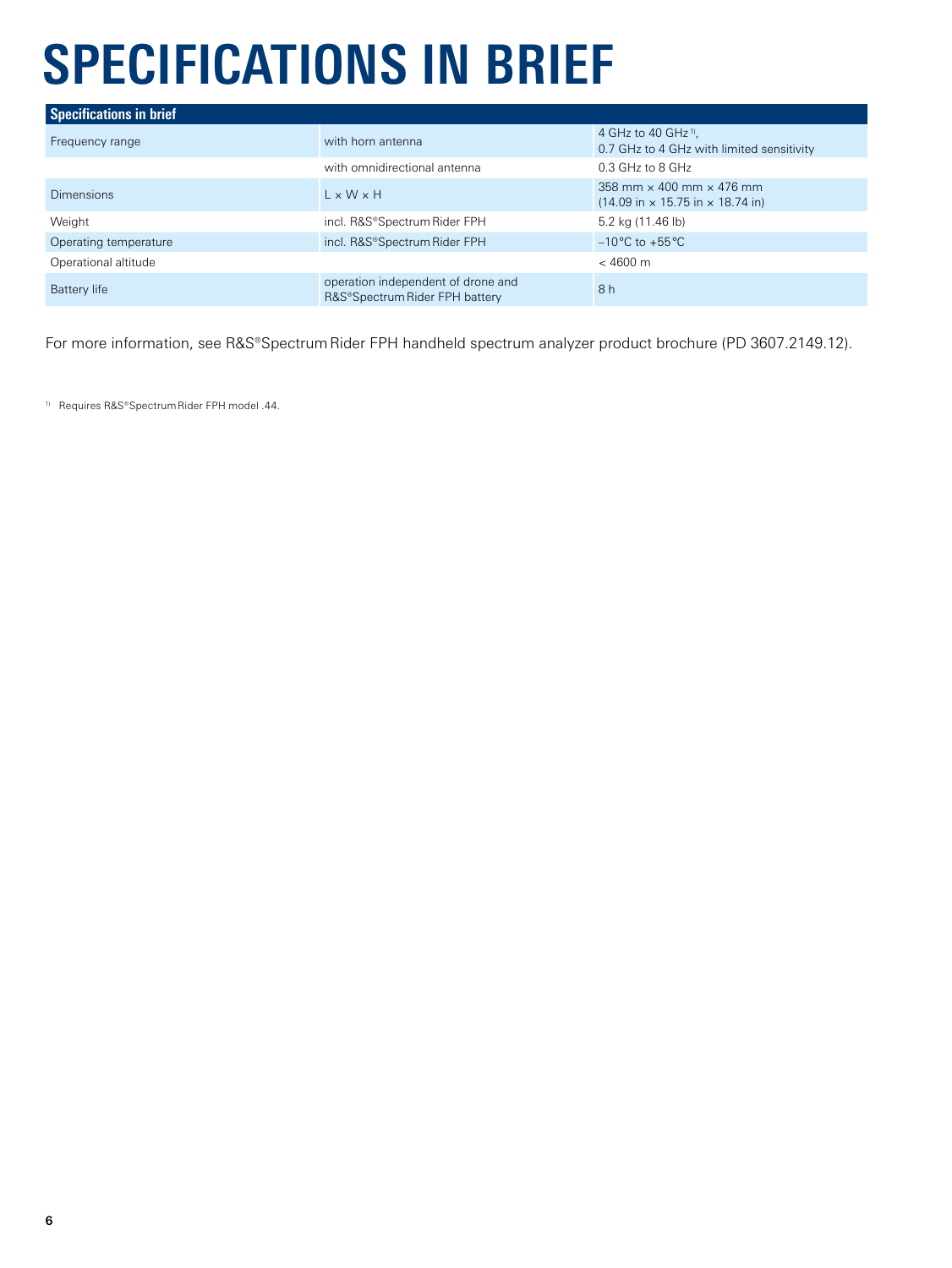## **ORDERING INFORMATION**

| <b>Designation</b>                                                                                                                                                                                  | <b>Type</b>   | Order No.    |
|-----------------------------------------------------------------------------------------------------------------------------------------------------------------------------------------------------|---------------|--------------|
| <b>Base unit</b>                                                                                                                                                                                    |               |              |
| Aerial monitoring system,<br>payload (including horn antenna from 4 GHz to 40 GHz, GNSS receiver<br>and antenna, control PC with R&S®AMS control software), battery char-<br>ger and transport case | R&S®AMS       | 3075.7501.03 |
| <b>Hardware options</b>                                                                                                                                                                             |               |              |
| Omnidirectional antenna, 300 MHz to 8 GHz                                                                                                                                                           | R&S®AMS-OMNI1 | 3075.7701.02 |
| Lithium-ion battery pack, 6.4 Ah                                                                                                                                                                    | R&S®HA-Z306   | 1321.1334.02 |

| <b>Service options</b>         |                      |              |                               |
|--------------------------------|----------------------|--------------|-------------------------------|
| Extended warranty, one year    | R&S <sup>®</sup> WF1 | 3598.9740S02 |                               |
| Extended warranty, two years   | R&S <sup>®</sup> WF2 | 3598.9740S03 | Please contact your local     |
| Extended warranty, three years | R&S®WF3              | 3598.9740S04 | Rohde & Schwarz sales office. |
| Extended warranty, four years  | R&S <sup>®</sup> WF4 | 3598.9740S05 |                               |